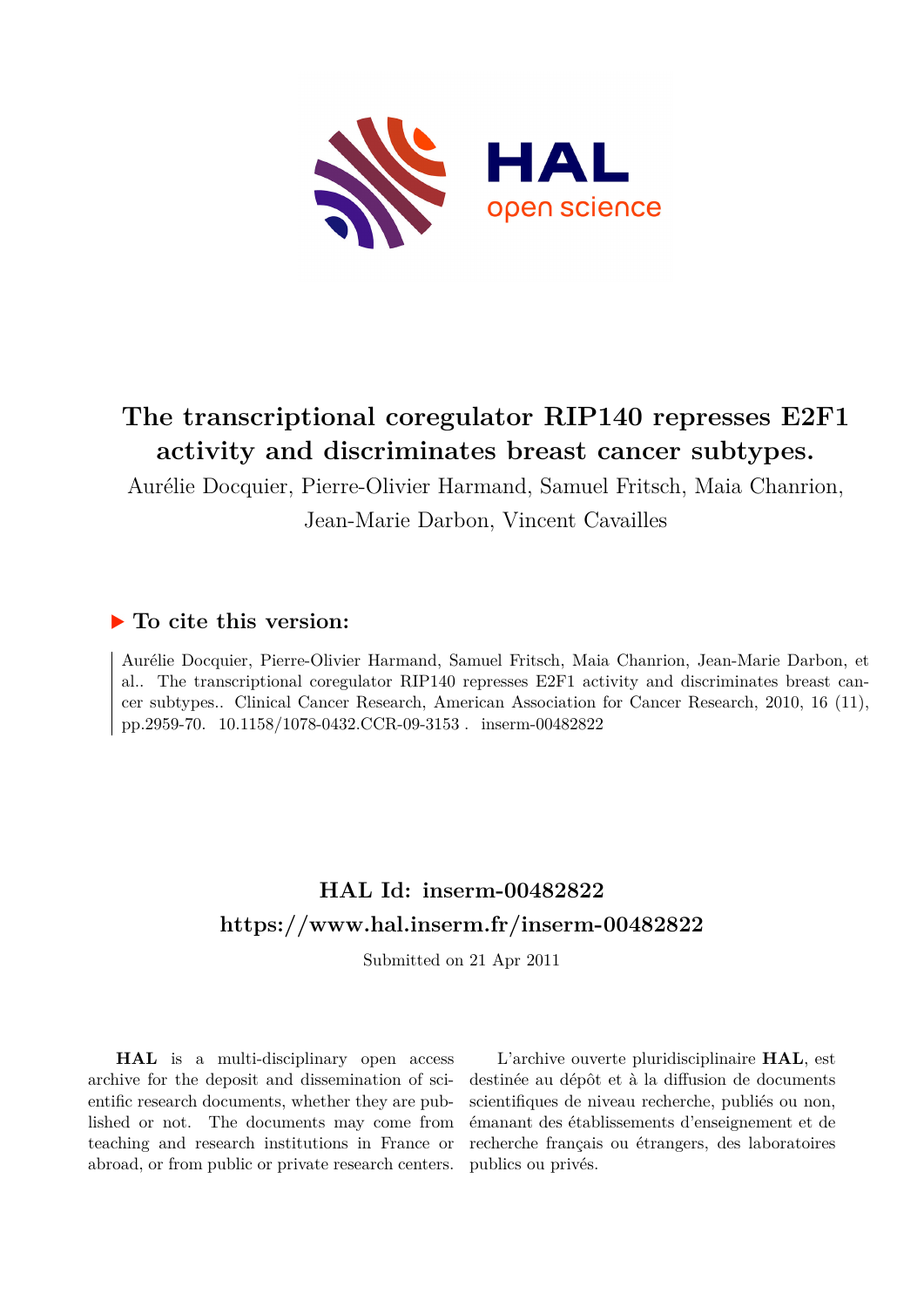## *The transcriptional coregulator RIP140 represses E2F1 activity and discriminates breast cancer subtypes*

**Aur**é**lie Docquier** # **, Pierre-Olivier Harmand** # **, Samuel Fritsch , Maia Chanrion , Jean-Marie Darbon , Vincent Cavailles** \*

*IRCM, Institut de recherche en canc*é*rologie de Montpellier INSERM : U896 , Universit*é *Montpellier I , CRLCC Val d*'*Aurelle - Paul Lamarque , 208 rue des apothicaires, 34298 Montpellier Cedex 5, FR*

\* Correspondence should be adressed to: Vincent Cavailles <vincent.cavailles@inserm.fr >

# These authors contributed equally to the work

## **Abstract**

### **Purpose**

**Receptor interacting protein of 140 kDa (RIP140) is a transcriptional cofactor for nuclear receptors involved in reproduction and energy homeostasis. Our aim was to investigate its role in the regulation of E2F1 activity and target genes, both in breast cancer cell lines and in tumor biopsies.**

### **Experimental Design**

**GST pull-down assays, coimmunoprecipitation experiments and ChIP analysis were used to evidence interaction between RIP140 and E2F1. The effects of RIP140 expression on E2F1 activity were determined using transient transfection and quantification of E2F-target mRNAs by RT-QPCR. The effect on cell cycle was assessed by FACS analysis on cells overexpressing GFP-tagged RIP140. A tumor microarray data set was used to investigate the expression of RIP140 and E2F1-target genes in 170 breast cancer patients.**

## **Results**

**We first evidenced the complex interaction between the RIP140 and E2F1 and showed that RIP140 represses E2F1 transactivation on various transiently transfected E2F-target promoters and inhibits the expression of several E2F1-target genes (such as CCNE1 and CCNB2 ). In agreement with a role for RIP140 in the control of E2F activity, we demonstrate that increasing RIP140 levels results in a reduction in the proportion of cells in S phase in various human cell lines. Finally, analysis of human breast cancers demonstrates that low RIP140 mRNA expression was associated with high E2F1-target gene levels and basal-like tumors.**

## **Conclusion**

**This study demonstrates that RIP140 is a regulator of the E2F pathway which discriminates luminal- and basal-like tumors, emphasizing the importance of these regulations for a clinical cancer phenotype.**

**MESH Keywords** Breast Neoplasms ; genetics ; pathology ; Cell Cycle ; Cell Line, Tumor ; E2F1 Transcription Factor ; antagonists & inhibitors ; Female ; Gene Expression Regulation, Neoplastic ; Humans ; Neoplasms, Basal Cell ; genetics ; Nuclear Receptor Co-Repressor 1 ; physiology ; Transcriptional Activation ; Transfection **Author Keywords** breast cancer ; cell proliferation ; E2F1 ; RIP140 ; transcription

## **INTRODUCTION**

Cell cycle control is a fundamental process that governs cell proliferation and is frequently altered during tumorigenesis. E2Fs and their heterodimer partners, DPs, are central regulators of cell cycle progression and directly regulate the expression of a broad spectrum of genes involved for instance, in cell cycle regulation, DNA replication and repair, apoptosis, differentiation or development [1 , 2 ].

E2F1, which was discovered as a protein promoting the transition to S phase, was the founding member of the E2F family which comprises eight members in mammals. Among this family, some were initially presented as "activator E2Fs" (E2F1, 2, and 3) while the other members were mostly known as transcription repressors although this classification now appeared too simplistic ([2 ] and reference herein). E2F transcriptional activity was shown to be regulated by a large number of coactivators or corepressors including the so-called pocket proteins which form the retinoblastoma (RB) tumor suppressor family (pRB, together with the related proteins p107 and p130) [3 ]. RB attenuates E2F action by recruiting transcriptional corepressors such as histone deacetylases (HDACs) to E2F-regulated promoters, thus mediating transcriptional repression of E2F-regulated genes [4 , 5 ]. RB is a critical component of the cell cycle control machinery and, as a consequence, its loss or inactivation is a major mechanism by which cancer cells attain a growth advantage during tumorigenesis [6 ].

Our laboratory is engaged in the characterization of various transcriptional repressors which regulate another important class of transcription factors, namely nuclear hormone receptors. These receptors such as the estrogen and androgen receptors are also important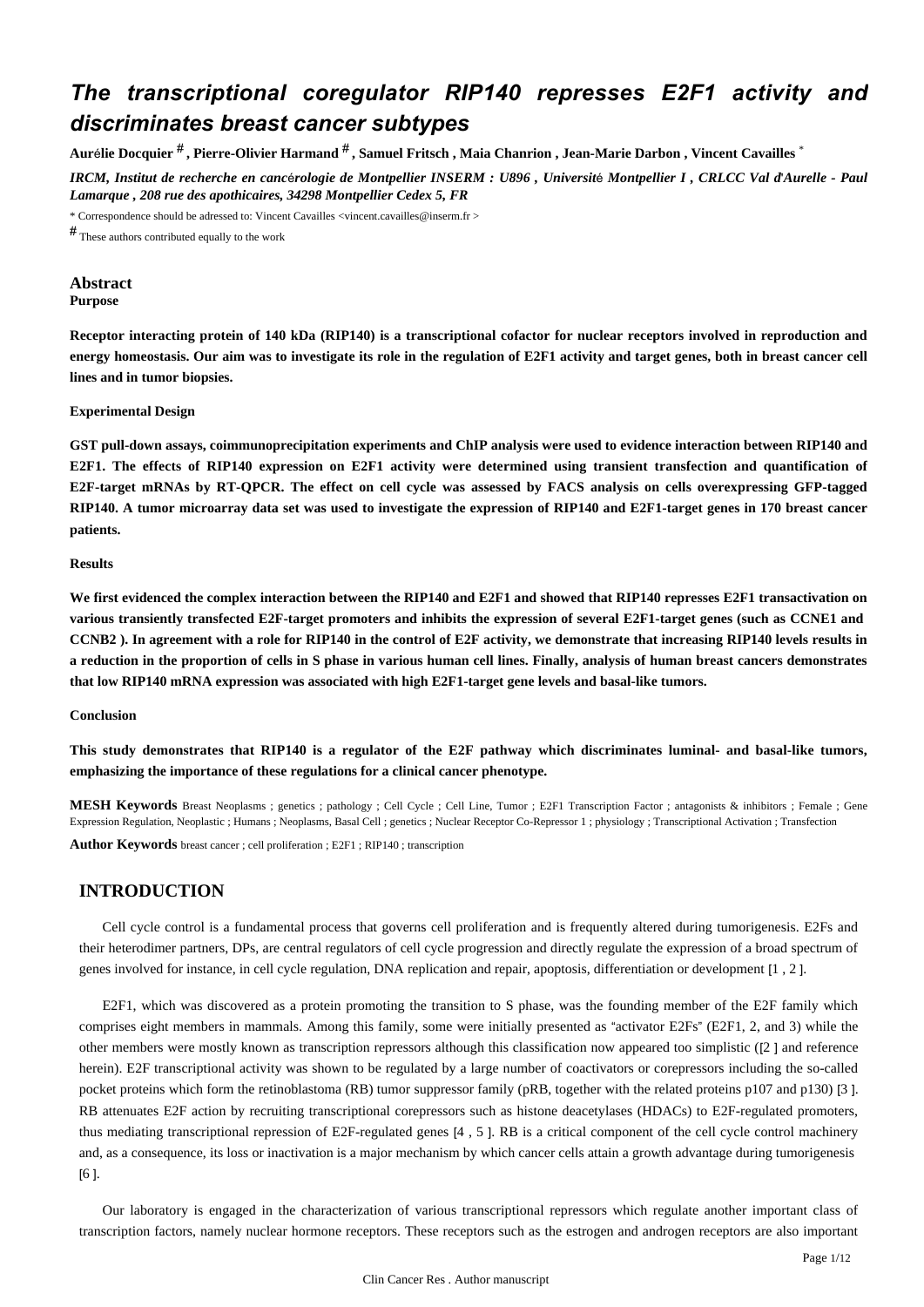regulators of cell proliferation and strongly influence the growth of hormone-dependent cancers [7 ]. These receptors control gene expression through the recruitment of a large set of coregulatory proteins which regulate, either positively or negatively, chromatin structure and transcription initiation. Our work is mainly focused on RIP140 (Receptor Interacting Protein of 140 kDa also known as NRIP1), a nuclear protein of 1158 amino acids, initially identified as a transcription cofactor of estrogen receptors and shown to regulate energy homeostasis in metabolic tissues (for a review see [8 ]). RIP140 is an atypical coregulator since, despite its recruitment by agonist-liganded nuclear receptors, it exhibits a strong transcriptional repressive activity. We and others have deciphered the molecular mechanisms involved in this transrepression and identified four repressive domains within the RIP140 molecule [9 ][10 ]. We also demonstrated that RIP140 expression was increased upon estrogen or androgen stimulation, in breast [11 ] and prostate [12 ] cancer cells, respectively.

The present study identified RIP140 as a novel transcriptional repressor of E2F1 activity which significantly decreased E2F1-target gene expression both on transfected reporter constructs and on endogenous genes. In human breast cancers, a decrease in RIP140 expression is inversely correlated with E2F1-target gene expression and significantly associated with basal-like tumors which exhibit bad prognosis. Altogether this work identifies RIP140 as a new key actor of the E2F pathway and as a potential new prognostic marker in oncology.

## **MATERIALS AND METHODS**

#### **Plasmids and reagents**

The E2F1 and DP1 expression vectors were given by Dr C. Sardet (IGMM, Montpellier, France), the E2F(3)TK-Luc and cyclin E-Luc reporter plasmids by Dr L. Fajas (IRCM, Montpellier) and the pGL2-ARF-Luc construct (−735 to +75) by Dr S-Y Shieh (Taipei, Taiwan) [ 13 ]. The 17M5βGlob-Luc construct and plasmids allowing RIP140 expression [9 , 11 , 12 ] have been described previously. The pEGFP-C2-RIP140 vector was a kind gift of Dr J. Zilliacus [14 ]. The deletion of the E2F interaction domain in the RIP140 sequence (from residues 119 to 199) was done using the QuickChange XL from Stratagene. The pRL-CMVbis plasmid (Ozyme, Saint Quentin Yvelines, France) was used to normalize transfection efficiency.

## **Cell culture, RNA extraction and quantitative PCR**

HeLa, MCF-7 and HEK293T human cancer cell lines were cultured as previously described [9 ]. Total RNA was extracted from cells using the TRIzol reagent (Invitrogen, Cergy Pontoise, France). Total RNA (2 μg) was subjected to a reverse-transcription step using the Superscript II reverse transcriptase (Invitrogen). Real-time quantitative polymerase chain reaction was performed using a SYBR Green approach (LightCycler, Roche Diagnostics, Meylan, France). Primer sequences are available upon request. For each sample, results were corrected for RS9 mRNA levels (reference gene) and were normalized to a calibrator sample.

## **Transient transfection, luciferase assays and cell cycle analysis**

MCF-7 cells were plated in 96-well plates  $(2.10^4 \text{ cells per well})$  24h prior to DNA transfection with Jet-PEI (0.25µg of total DNA). Luciferase (firefly and renilla) values from transient transfection were measured [9 ] and all data were expressed as mean ± SD. For cell cycle analysis, cells were transfected with the RIP-GFP expression plasmid and the two populations (RIP-GFP− and RIP-GFP+) were separated. Cell cycle was analyzed with a FACs-Vatange flow cytometer (Becton-Dickinson, San Jose, CA) after propidium iodide labeling. The CellQuest and ModFit softwares were used to analyze data.

## **In vitro interaction assay and coimmunoprecipitation**

In vitro translation and GST pull-down assays were performed as previously described [9 ]. For coimmunoprecipitations, expression plasmids for E2F1 or c-myc-tagged RIP140 were transfected in HeLa cells using JetPEI (Ozyme, Saint Quentin Yvelines, France). After cell lysis in 50 mM Tris-HCl, pH8, 0.5% Nonidet P-40 supplemented with protease inhibitors, Transfected RIP140 and E2F1 were immunoprecipitated with the 9E10 monoclonal antibodies against the c- myc epitope or with the anti-E2F1 antibody (C-20) covalently bound to protein G-Sepharose beads. After incubation at 4°C during 2 h and 5 washes, immunoprecipitated proteins were eluted in Laemmli sample buffer, resolved by SDS–PAGE and detected by western blotting using primary antibodies against E2F or c-myc epitope.

#### **Interaction of endogenous proteins (coimmunoprecipitation and ChIP analysis)**

For coimmunoprecipitation of endogenous proteins, 700μg of MCF-7 cell nuclear extracts (prepared using the NE-PER kit from Thermo Scientific) were incubated with 2μg of anti-E2F1 monoclonal antibody (KH95 sc-251 Santa Cruz) for 3 hours at room temperature. Beads coupled to Protein G (Ademtech G0433) were added to the immune complex (2 hrs at room temperature) and after 3 washes with lysis buffer, beads were resuspended in 20 μl of lysis buffer and analysed by western blotting using primary antibodies specific for E2F1 (KH95 sc-251 Santa Cruz) and RIP140 2656C6a (sc-81370 Santa Cruz). For ChIP analysis, MCF-7 cells (70% confluent) were synchronized using 4mM hydroxyurea (HU) during 24h and the block was released by changing the medium with 10% FCS supplementation for the indicated time. After PBS washing and cross-linking with 3, 7% formaldehyde during 10 min at 37°C, we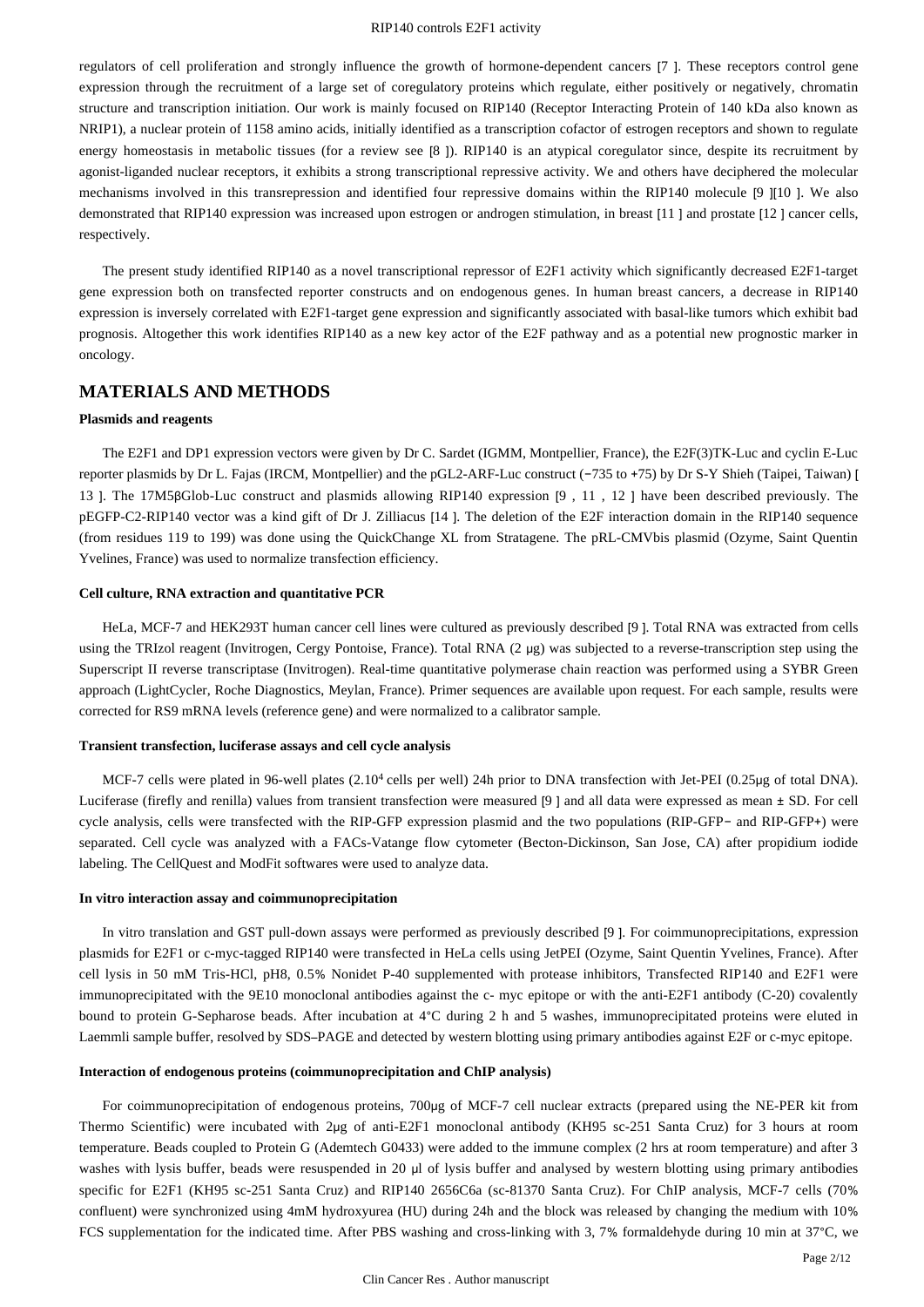used the ChampionChIP One-Day Kit (SABiosciences) according to the manufacturer's recommendations and using either the antibody KH95 (sc-251 SantaCruz) or 2656C6a (sc-81370 Santa-Cruz) for E2F1 and RIP140 respectively, or no antibody as a control. Q-PCR was then performed using the Power SYBR Green PCR master mix (Applied Biosystems) on an Applied Biosystems 7300 thermal cycler with 2ul of material per point. Primers flanking the E2F site of the cyclin D1 promoter were 5'-GCAGCGGGGGGCGATTTGCATT-3' and 5' -AGCAAAGATCAAAGCCCGGCAGAG-3′. The input DNA fraction corresponded to 1% of the immunoprecipitation.

#### **Microarray analysis**

Microarray data (accession number GSE1992) of the study from Hu et al. [15 ] were obtained from the Gene Expression Omnibus (GEO) database (http://www.ncbi.nlm.nih.gov/geo/query/acc.cgi ). Expression data from the 170 sample experiment were downloaded as normalised and log2 transformed Cy5/Cy3 ratios, where tumor sample RNA and human universal reference RNA were labeled with Cy5 and Cy3, respectively. Hierarchical pairwise average-linkage clustering of the 170 tumor specimens was performed on the basis of expression of RIP140 and 6 E2F1-target genes using the Cluster and TreeView software with median-centered gene expression values and Pearson correlation as similarity metrics. Results were analyzed for statistical significance using the 2-tailed Student's t test. For all analyses,  $p < 0.05$  was considered as significant.

## **RESULTS**

## **RIP140 interacts with E2F1**

Based on published data reporting that nuclear receptor coregulators were involved in the regulation of E2F1 activity [16 –18 ], we hypothesized that RIP140 might also act as a transcriptional modulator of the E2F pathway.

Using in vitro GST pull-down assays, we first investigated whether RIP140 was able to interact with E2F1. We therefore performed pull-down assays with GST-E2F1 and in vitro labeled full-length RIP140. As shown in Figure 1B (left panel), data clearly demonstrated the binding of RIP140 to E2F1. We then tried to delineate the respective binding sites on the two proteins. The use of deletion mutants of E2F1 and RIP140 corresponding to the N-terminal or the C-terminal moiety of the two proteins (fused to GST for E2F1 and in vitro translated for RIP140) suggested the presence of at least two interaction domains on each protein (Figure 1B right panel). Indeed, the two in vitro translated fragments of RIP140 (fragment 1 to 480 and 480 to 1158) were retained by the GST-E2F1 chimaeric proteins encompassing regions from residues 1 to 123 or 123 to 437.

In order to further map the respective binding sites on RIP140, we used deletion mutants of RIP140 fused to GST. Data shown in Figure 1C (left panel) indicated that the N-terminal region of RIP140 encompassing residues 27 to 439 exhibited the strongest binding of in vitro translated full-length E2F1. No binding at all was observed with the central region of RIP140 whereas a faint interaction was detectable upon long exposure with the C-terminal region (residues 683 to 1158). This E2F1 binding region was clearly confirmed when we used the in vitro translated fragment of E2F1 corresponding to residues 1 to 123 (Figure 1C , left panel).

Moreover, using a series of deletion mutants in the N- and C-terminal moieties of RIP140, we showed that the minimal N-terminal E2F1 interaction domain (EID1) encompassed a region of 80 amino acids spanning from residues 119 to 199 whereas EID2 was mapped to a region spanning from residues 916 to 1158 (Figure 1A and Figure 1C , right panel). Finally, an E2F1 mutant lacking the transactivation domain which encompasses residues 380–437 was significantly less efficient (more than 7-fold decrease) than wild-type E2F1. This region corresponds to the pRB interaction domain which is strongly impaired by the Y411H mutation [19 ]. Very interestingly, this Y411H E2F1 mutant was also less efficient to interact with RIP140 (Figure 1D ), suggesting that the C-terminal RIP140 binding site on E2F1 might overlap that of pRB.

To demonstrate that this interaction between RIP140 and E2F1 also occurred in intact cells, we then set up co-immunoprecipitation experiments. As illustrated in Figure 2A (top panel), RIP140 was found associated with immunoprecipitated E2F1 and the reverse experiment confirmed the interaction between the two proteins (bottom panel). All controls performed with the sole expression of one partner, or with the use of beads alone confirmed the specificity of the interactions. In order to emphasize these results, we then analyzed the association between endogenous proteins in MCF7 breast cancer cells. Coimmunoprecipitation experiments demonstrated that E2F1 was able to specifically pull-down endogenous RIP140 (Figure 2B). Finally, chromatin immunoprecipitation (ChIP) analysis was performed in MCF-7 cells on E2F binding sites in the cyclin D1 promoter which is transcriptionally repressed by E2F1 [20 ]. Data indicated a concomitant increase in E2F1 and RIP140 recruitment upon G1/S transition (Figure 2C ). Altogether, these results illustrated the interaction between endogenous RIP140 and E2F1, and binding of RIP140 on an E2F1 target promoter, thus strengthening the data presented in Figure 1 .

## **RIP140 inhibits E2F1 transactivation**

We next tested the ability of RIP140 to control E2F1 transactivation in transient transfection experiments using expression vectors for both E2F1 and DP1, together with different luciferase reporter vectors known to be regulated by E2Fs. We first used an artificial reporter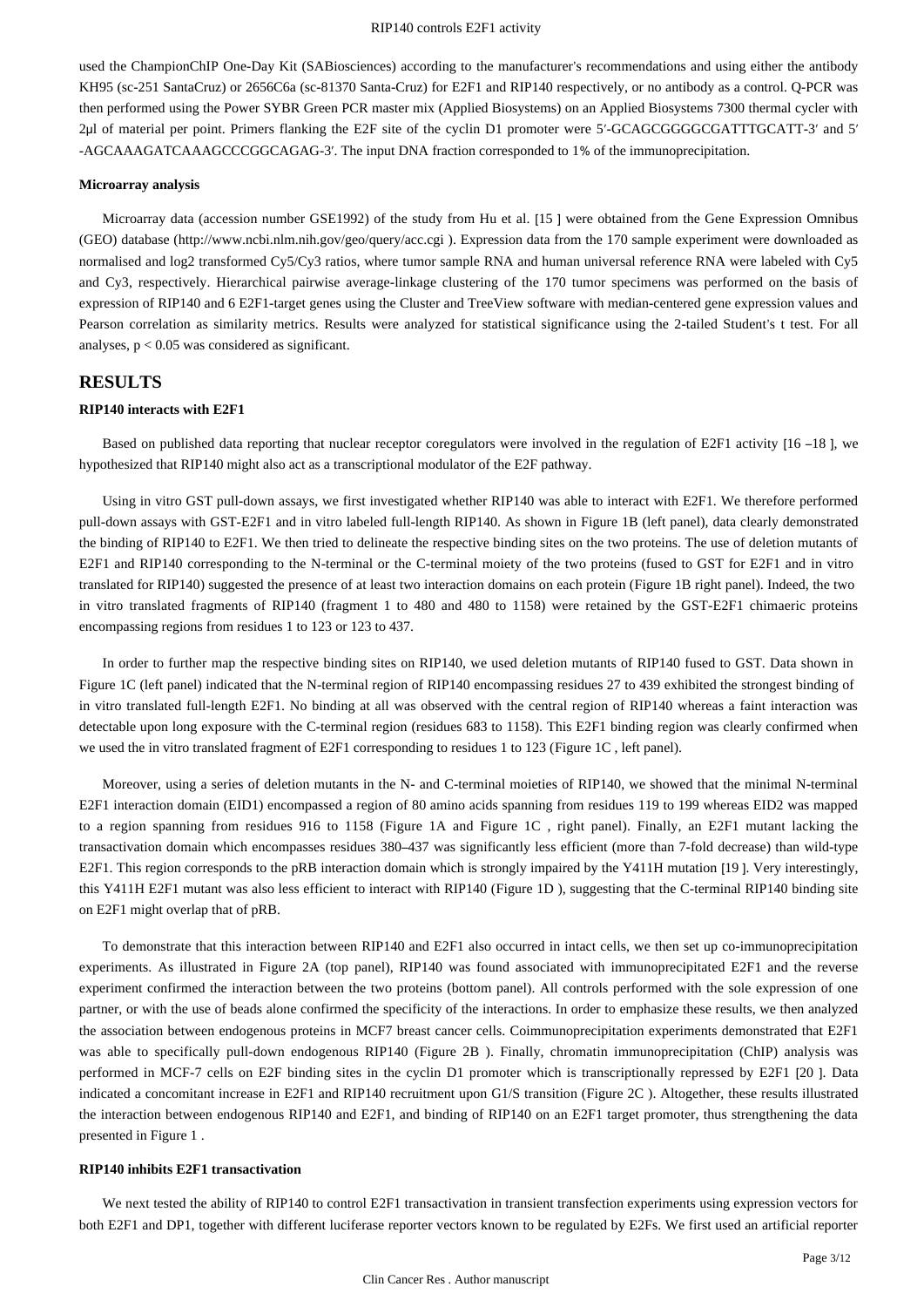plasmid containing three copies of the E2F binding site upstream the thymidine kinase promoter ( $E2F_3$ -TK-Luc). As shown in Figure 3A (left panel), when transfected in MCF-7 breast cancer cells, we observed a significant inhibition of E2F1 activity upon overexpression of RIP140. Similar inhibition of E2F1 transactivation by RIP140 (ranging from 4- to 8-fold) was obtained on two other reporter constructs corresponding to the natural cyclin E or ARF promoters (Figure 3A , middle and right panels, respectively) and, as shown in Figure 3B , the cyclin E promoter was dose-dependently repressed by RIP140. Moreover, the same repressive effect of RIP140 on E2F1 was observed upon transient transfection of other human cancer cell lines such as HeLa or HEK293T (data not shown) and was not restricted to E2F1. Indeed, we found that the two other activator E2Fs i.e. E2F2 and E2F3 not only interacted in vitro with RIP140 but were similarly inhibited upon RIP140 overexpression (see supplementary Figure S2).

In order to further characterize the mechanism of this inhibitory effect, we used plasmids allowing the expression of Gal4-E2F1 chimeric proteins fusing the DNA-binding domain of the Gal4 yeast transcription factor to the COOH-terminal moiety of E2F1 (amino acids 123 to 437 or 380 to 437 which both contain the transactivation domain). In these conditions, we obtained a similar dose-dependent transcriptional repression upon RIP140 overexpression (Figure 3C ), suggesting that this effect was not due to a regulation of the binding of E2F1 to DNA or to its heterodimerization partners (DP proteins). Finally, we compared, the effect of RIP140 to that of the pocket protein pRB, and found that, in our experimental conditions, E2F1 activity on the cyclin E promoter was repressed to comparable levels although the residual transactivation by E2F1 (compared to basal level) was higher with RIP140 than with pRB (Figure 3D left panel). On the Gal-E2F1(380–437) chimaeric protein, the effect of RIP140 was slightly less efficient than that of pRB probably reflecting the loss of the N-terminal binding site for RIP140 (see above). Altogether, these results demonstrated that RIP140 was able to interact with E2F1 and to repress its transcriptional activity.

#### **RIP140 decreases cell cycle progression and regulates E2F-target gene expression**

Having demonstrated that RIP140 was a novel repressor of E2F1 activity, we sought to directly address whether this regulation might impact cell proliferation. We first examined the effect of RIP140 overexpression on cell cycle distribution in various human cancer cell lines. HeLa cells were transfected with a GFP-RIP140 expression vector and two populations overexpressing (GFP-RIP+) or not (GFP-RIP −) RIP140 were separated and analyzed for cell cycle distribution by FACS.

As illustrated in Figure 4A (left panel), 48 hr after transfection, GFP-RIP+ cells (which overexpress RIP140) showed a strong and significant decrease in the S-phase cell population (from 22.1% to 10.1%) with a concomitant increase in the number of  $G_1$ -phase cells (from 65.7% to 86.3%). Interestingly, a similar decrease in the fraction of S-phase cells was observed in two other human cell lines i.e. MCF-7 breast cancer cells and HEK293T transformed embryonic kidney cells (Figure 4A right panel), thus suggesting that this effect of RIP140 could represent a general feature. Controls corresponding to cells transfected with GFP alone and sorted as performed for GFP-RIP+ cells (data not shown) indicated that the effect was indeed due to the overexpression of RIP140.

Since the data shown in Figure 1 suggested that the NH2-terminal EID1 (residues 119 to 199) was the strongest binding site for in vitro translated full-length E2F1, we generated the corresponding RIP140 mutant (ΔEID1 deleted from amino acids 119 to 199) as a fusion with GFP. In transient transfection experiments, we found that this  $\Delta EID1$  mutant was significantly less efficient (p<0.01) to repress E2F1/DP1 transactivation on the cyclin E promoter (Figure 4B ). This effect was specific of E2F transactivation since wild-type RIP140 and the ΔEID1 deletion mutant inhibited estrogen receptor transcriptional activity to the same extend (data not shown). We also analyzed the effect of the ΔEID1 mutant on cell cycle (Figure 4C ). We found that its overexpression in MCF7cells led to an increase in the proportion of cells in G1 (as compared to GFP alone) and this increase was significantly lower (p<0.01) than that obtained with the wildtype GFP-RIP40 vector. These results thus indicated that deletion of the main E2F1 interacting domain significantly impaired RIP140 ability to repress E2F transactivation and to block cell cycle progression.

In an attempt to explain the growth effect associated with RIP140 expression, we then analyzed by quantitative RT PCR, the steady-state levels of various mRNAs known to be transcribed from E2F-target genes [4 ]. As shown in Figure 4D , we first noticed that in cells overexpressing the GFP-RIP140 expression vector, the mRNA levels of CCNE, CCNB2, CDC2 and CDC6 were strongly decreased as compared to cells which did not overexpressed GFPRIP140. The negative regulation was however not general for all E2F-traget genes since for instance, the DHFR mRNA levels were not significantly regulated (Figure 4C ). Altogether, these results indicated that RIP140 controls cell cycle progression and regulates endogenous E2F-target gene expression.

## **Inverse correlation between RIP140 and E2F1-target genes in human breast cancers**

To determine the biological relevance of E2F control by RIP140 and to validate the regulation by RIP140 of some of the E2F1-target genes in human cancers, we analyzed the expression of RIP140 and E2F1-target genes on a tumor microarray data set representing 170 breast cancer patients [15 ]. We first selected among 16 known E2F1-target genes shown to be related to tumor proliferation, those presenting the most pronounced differential expression in tumors with low levels of RIP140 vs tumors with high levels of RIP140 (the two groups including tumors with log2 RIP140 expression values lower and upper than 0, respectively). As shown in Figure 5A , six genes ( CCNE1, MYBL2, BIRC5, E2F1, CCNB2 and CDC6 ) which presented the most important and significant differences in expression ratio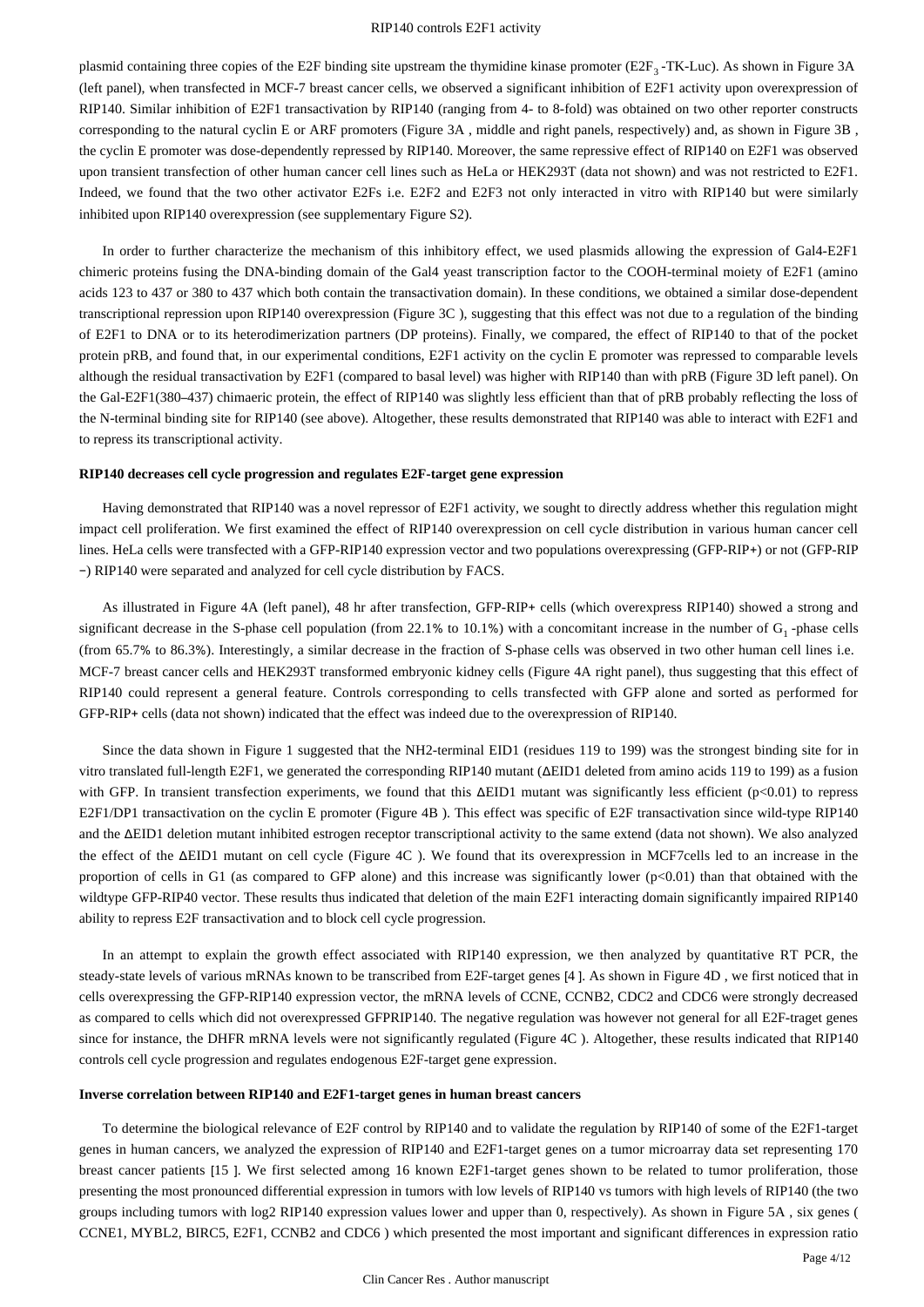between tumors with low and high RIP140 mRNA levels were selected for clustering analysis. It should be noted that three of these genes i.e. CCNE1, CDC6 and CCNB2 were found regulated by RIP140 in MCF-7 cells (Figure 4C ).

The gene expression signature comprising RIP140 and the 6 selected E2F1-target genes was used to cluster the 170-point data set and is displayed as a condition tree in Figure 5B . This map clearly showed two regions of gene coregulation, low levels of RIP140 mRNA being associated with high levels of the E2F1-target genes whereas in tumors expressing high levels of RIP140 mRNA, the E2F1-target genes were underexpressed. As shown in Figure 5C , the mean expression levels of the six E2F1-target genes were significantly lower (p= 1.5E-20) in the group of tumors with high levels of RIP140. By contrast, although RIP140 is a known estrogen-target gene, the median expression of ESR1 was not significantly higher in tumors expressing high vs low levels of RIP140 mRNA (respectively 0.41 and 0.29, p>0.05). Together, these data showing that RIP140-deficiency is inversely correlated with a signature of E2F1-target genes in human breast cancer, thus strongly strengthen our in vitro results.

## **Low RIP140 mRNA levels are associated with** "**basal-like**" **human breast cancers**

Human breast tumors are diverse in their natural history and their responsiveness to treatments. Variations in transcriptional programs account for much of the biological and clinical heterogeneity of breast cancers. Using hierarchical clustering of gene expression patterns, human breast tumors have been classified into five distinct subtypes arising from at least two distinct cell types (basal and luminal epithelial cells) and associated with significant differences in clinical outcome [21 ]. Using the tumor microarray data set from Hu et al. [15 ], we investigated how RIP140 could discriminate between these molecular subtypes and whether the regulation of E2F1-target genes by RIP140 could be observed in these distinct subclasses. We anticipated that it could be the case since a proliferation gene cluster including E2F1-target genes has been shown to be differentially expressed through the breast tumor subtypes [15 ] and reported as a hallmark of a series of prognosis molecular signatures [22 , 23 ]; [24 ]. The 170 tumors were ranked according to RIP140 gene expression and divided into two equal groups of 85 tumors with low and high RIP140 expression levels, respectively. As expected, the E2F1-target metagene expression almost mirrored the RIP140 mRNA levels in these two tumor groups (Figure 6A ). Interestingly, as shown in Figure 6B , the group of tumors with the lowest levels of RIP140 gene expression (left panel) included 87.5% of the tumors identified as basal-like tumors (black box) and only 17.9% of those diagnosed as luminal-like tumors (white box). By contrast, the group with high levels of RIP140 mRNA (right panel) contained 82.1% of the luminal-subtype tumors and only 12.5% of the basal-subtype tumors. It should be noted that 75.2% of the tumors included in this high RIP140 expression group belonged to the luminal subtype while only 5.9% were classified as basal-like tumors. In agreement with the fact that the low and high RIP140 expression groups exhibited opposite contents of luminal- and basal-like tumors, we found that basal-like tumors express low RIP140 and high E2F1-target metagene levels, respectively. By contrast, those identified as luminal-like tumors expressed high RIP140 and low E2F1-target metagene levels, respectively (Figure 6C ). Indeed, the RIP140 gene expression was 3.1-fold higher in luminal- than in basal-like tumors while the E2F1-target metagene level was 2.1-fold higher in basal- than in luminal-like tumors. Using the same data, we also analyzed the partition of luminal-like and basal-like tumors according to the expression of the RB gene or those of the E2F co-activators NCOA3, NCOA6, CBP and PCAF. Interestingly, variations of RIP140 expression were the most powerful to discriminate between luminal- and basal-like tumors in this cohort (Figure S1). Altogether, these data suggested that, in breast cancers, low RIP140 mRNA expression was associated with high E2F1-target gene levels and basal-like tumors.

## **DISCUSSION**

RIP140 was initially identified as a transcriptional repressor of ligand-activated nuclear hormone receptor, involved in the control of ovarian functions and metabolic pathways (for a review, see [25 ]). In the present study, we identified RIP140 as a novel transcriptional repressor of E2F1 and as a new important regulator of cell proliferation. Based on both in vitro protein-protein interaction assays, coimmunoprecipitation and ChIP experiments, our data clearly demonstrate that RIP140 is an E2F1 partner. Transcriptional repression of E2F1 activity by RIP140 was observed in transient transfections on various E2F-target promoters and strong inverse correlations between RIP140 and E2F-target genes were noted upon overexpression of RIP140 in breast cancer cells. More interestingly, the same observation ( i.e. low levels of RIP140 associated with high expression of E2F1 targets) was made using data obtained on a set of 170 human breast cancer samples.

Other nuclear receptor cofactors were previously reported as E2F regulators. However, most of these studies dealt with transcriptional activators such as CBP [26 ], PCAF [16 ] or more recently ASC-2/NCOA6 [17 ] or AIB1/NCOA3 [18 ]. RIP140, acting as a negative regulator of E2F1, thus appears to act similarly to the well-known pocket proteins [3 ] although no structural similarities could be detected between RIP140 and pRB, p107 or p130. It has been shown that pocket proteins exhibit some specificity towards E2F family members. Indeed, pRB targets preferentially the activator E2Fs (E2F1, 2 and 3), whereas p107 and p130 are involved in the regulation of E2F4 and E2F5 [1 ]. We are currently trying to determine whether RIP140 exhibits a similar specificity amongst E2F transcription factors and our preliminary results indicate that RIP140 is not specific for E2F1, E2F2 and E2F3 and also interacts with repressor E2Fs (Figure S2).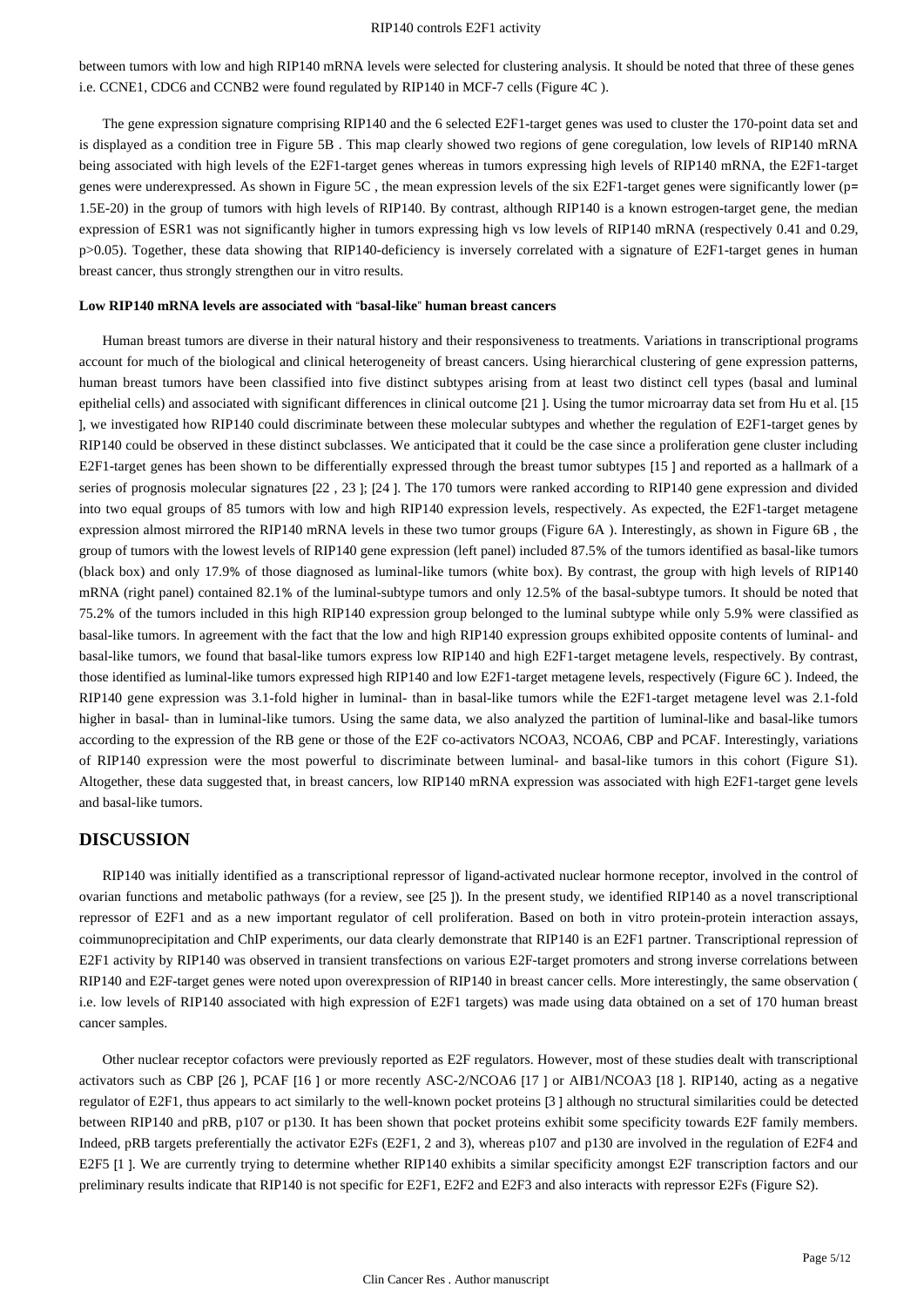Very interestingly, our data also identified RIP140 as a new regulator of cell proliferation with a significant impact on cell cycle progression since transient overexpression of RIP140 significantly decreased the number of cells in S phase. The function of RIP140 in cell proliferation was supported by the observation that DNA synthesis (assessed by incorporation of 5-ethynyl-2′-deoxyuridine) was significantly increased in tissues from RIP140 knock-out mice [27 ] as compared to wild-type littermates (M. Lapierre, unpublished data). Moreover, in addition to their roles on cell cycle and cell proliferation, E2F1 and/or RB are also key players in the control of major biological processes such as apoptosis or differentiation and deregulation of this pathway is of major relevance in tumorigenesis [1 , 3 ]. Experiments are therefore currently in progress in our laboratory to evaluate the relevance of RIP140 on the control of these parameters and more globally to determine whether RIP140 loss has a direct impact on cancer formation. Based on the data published on pocket proteins, this might not be obvious since, although RB  $^{-/+}$  mice are prone to develop pituitary and thyroid tumors [28 ], no increase in tumor formation upon p107 or p130 gene invalidation was observed, except in an RB<sup>-/+</sup> background [3 ][29 ]. In addition, several studies have reported that deregulation of the E2F signaling pathway could be linked to antiestrogen resistance in breast cancers [30 ]. It will be therefore very important to investigate whether RIP140, through its effects on E2F signaling, could be involved in resistance of mammary tumors to antiestrogen therapy.

Concerning breast cancer, hierarchical clustering of microarray data led to a classification into at least four groups: luminal-like (including luminal A and B), basal-like, ERBB2+ and normal-like showing distinct clinical outcomes [21 ]. Such unsupervised analyses [15 ][31 ] as well as supervised analyses performed to define prognosis classifiers [22 ][23 ] [24 ], identify proliferation genes as interesting markers for predicting relapse in breast cancer. Interestingly, when we analyzed published transcriptomic data obtained on human breast tumors [15 ], we clearly demonstrated that RIP140 mRNA levels discriminate between the different cancer subtypes classified as basal- or luminal-like based on the basis of molecular profiling. Our results indicate that low RIP140 mRNA levels correlate with basal-like tumors whereas those expressing high levels of RIP140 mRNA are mostly luminal-like (see Figure 6 and S1).

These data therefore suggest that RIP140 may help to improve molecular signatures used to classify breast cancers. However, further work is needed to assess the association of RIP140 expression with clinical outcome and to determine the relative contribution of this gene as compared to the different markers previously identified.

## **Ackowledgements:**

Grant support: This work was supported by the "Institut National de la Santé et de la Recherche Médicale", the University of Montpellier I, the "Institut National du Cancer", the "Ligue Nationale contre le Cancer", the "Association pour la Recherche sur le Cancer" and the "Fondation Jérôme Lejeune". P.-O. H. and S. F. were recipients of fellowships from the "Ligue Nationale contre le Cancer". We are grateful to Dr Claude Sardet for plasmids, to Sandrine Bonnet for technical assistance and to Drs Stéphan Jalaguier and Patrick Augereau for critical reading of the manuscript.

## **Footnotes:**

**CONFLICT OF INTEREST** The authors declare no conflict of interest.

### **References:**

- 1 . Iaquinta PJ , Lees JA . Life and death decisions by the E2F transcription factors . Curr Opin Cell Biol . 2007 ; 19 : 649 57
- 2 . DeGregori J , Johnson DG . Distinct and Overlapping Roles for E2F Family Members in Transcription, Proliferation and Apoptosis . Curr Mol Med . 2006 ; 6 : 739 48
- 3 . Du W , Pogoriler J . Retinoblastoma family genes . Oncogene . 2006 ; 25 : 5190 200
- 4 . DeGregori J . The genetics of the E2F family of transcription factors: shared functions and unique roles . Biochim Biophys Acta . 2002 ; 1602 : 131 50
- 5 . Khidr L , Chen PL . RB, the conductor that orchestrates life, death and differentiation . Oncogene . 2006 ; 25 : 5210 9
- 6 . Knudsen ES , Knudsen KE . Retinoblastoma tumor suppressor: where cancer meets the cell cycle . Exp Biol Med (Maywood) . 2006 ; 231 : 1271 81
- 7 . Ko YJ , Balk SP . Targeting steroid hormone receptor pathways in the treatment of hormone dependent cancers . Curr Pharm Biotechnol . 2004 ; 5 : 459 70
- 8 . Augereau P , Badia E , Carascossa S . The nuclear receptor transcriptional coregulator RIP140 . Nucl Recept Signal . 2006 ; 4 : e024 -
- 9 . Castet A , Boulahtouf A , Versini G . Multiple domains of the Receptor-Interacting Protein 140 contribute to transcription inhibition . Nucleic Acids Res . 2004 ; 32 : 1957 66
- 10 . Christian M , Tullet JM , Parker MG . Characterization of four autonomous repression domains in the corepressor receptor interacting protein 140 . J Biol Chem . 2004 ; 279 : 15645 - 51
- 11 . Augereau P , Badia E , Fuentes M . Transcriptional regulation of the human NRIP1/RIP140 gene by estrogen is modulated by dioxin signalling . Mol Pharmacol . 2006 ;  $69 \cdot 1338 - 46$
- 12 . Carascossa S , Gobinet J , Georget V . Receptor-interacting protein 140 is a repressor of the androgen receptor activity . Mol Endocrinol . 2006 ; 20 : 1506 18
- 13 . Ou YH , Chung PH , Hsu FF , Sun TP , Chang WY , Shieh SY . The candidate tumor suppressor BTG3 is a transcriptional target of p53 that inhibits E2F1 . EMBO J . 2007 ; 26 : 3968 - 80
- 14 . Zilliacus J , Holter E , Wakui H , Tazawa H , Treuter E , Gustafsson JA . Regulation of glucocorticoid receptor activity by 14--3-3-dependent intracellular relocalization of the corepressor RIP140 . Mol Endocrinol . 2001 ; 15 : 501 - 11
- 15 . Hu Z , Fan C , Oh DS . The molecular portraits of breast tumors are conserved across microarray platforms . BMC Genomics . 2006 ; 7 : 96 -
- 16 . Martinez-Balbas MA , Bauer UM , Nielsen SJ , Brehm A , Kouzarides T . Regulation of E2F1 activity by acetylation . EMBO J . 2000 ; 19 : 662 71
- 17 . Kong HJ , Yu HJ , Hong S . Interaction and functional cooperation of the cancer-amplified transcriptional coactivator activating signal cointegrator-2 and E2F-1 in cell proliferation . Mol Cancer Res . 2003 ; 1 : 948 - 58
- 18 . Louie MC , Zou JX , Rabinovich A , Chen HW . ACTR/AIB1 functions as an E2F1 coactivator to promote breast cancer cell proliferation and antiestrogen resistance . Mol Cell Biol . 2004 ; 24 : 5157 - 71
- 19 . Shan B , Durfee T , Lee WH . Disruption of RB/E2F-1 interaction by single point mutations in E2F-1 enhances S-phase entry and apoptosis . Proc Natl Acad Sci U S A . 1996 ; 93 : 679 - 84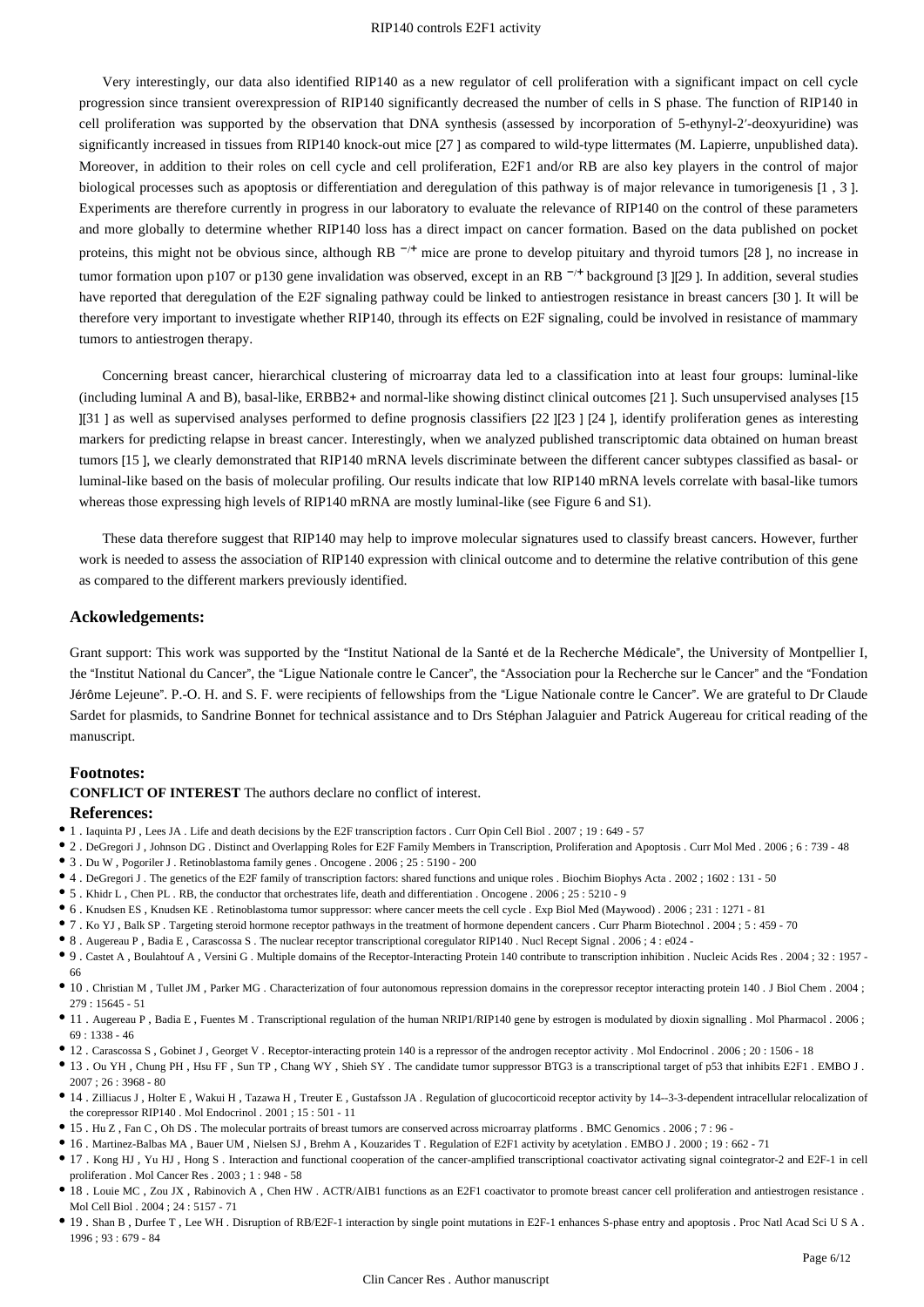- 20 . Watanabe G , Albanese C , Lee RJ . Inhibition of cyclin D1 kinase activity is associated with E2F-mediated inhibition of cyclin D1 promoter activity through E2F and Sp1 . Mol Cell Biol . 1998 ; 18 : 3212 - 22
- 21 . Sorlie T , Tibshirani R , Parker J . Repeated observation of breast tumor subtypes in independent gene expression data sets . Proc Natl Acad Sci U S A . 2003 ; 100 : 8418  $- 23$
- 22 . Sotiriou C , Wirapati P , Loi S . Gene expression profiling in breast cancer: understanding the molecular basis of histologic grade to improve prognosis . J Natl Cancer Inst . 2006 ; 98 : 262 - 72
- 23 . Oh DS , Troester MA , Usary J . Estrogen-regulated genes predict survival in hormone receptor-positive breast cancers . J Clin Oncol . 2006 ; 24 : 1656 64
- 24 . Chanrion M , Negre V , Fontaine H . A Gene Expression Signature that Can Predict the Recurrence of Tamoxifen-Treated Primary Breast Cancer . Clin Cancer Res . 2008 ; 14 : 1744 - 52
- 25 . Christian M , White R , Parker MG . Metabolic regulation by the nuclear receptor corepressor RIP140 . Trends Endocrinol Metab . 2006 ; 17 : 243 50
- 26 . Morris L , Allen KE , La Thangue NB . Regulation of E2F transcription by cyclin E-Cdk2 kinase mediated through p300/CBP co-activators . Nat Cell Biol . 2000 ; 2 : 232  $-9$
- 27 . White R , Leonardsson G , Rosewell I , Ann JM , Milligan S , Parker M . The nuclear receptor co-repressor nrip1 (RIP140) is essential for female fertility . Nat Med .  $2000 : 6 : 1368 - 74$
- 28 . Jacks T , Fazeli A , Schmitt EM , Bronson RT , Goodell MA , Weinberg RA . Effects of an Rb mutation in the mouse . Nature . 1992 ; 359 : 295 300
- 29 . Dannenberg JH , Schuijff L , Dekker M , van dV , te RH . Tissue-specific tumor suppressor activity of retinoblastoma gene homologs p107 and p130 . Genes Dev . 2004 ; 18 : 2952 - 62
- 30 . Bosco EE , Wang Y , Xu H . The retinoblastoma tumor suppressor modifies the therapeutic response of breast cancer . J Clin Invest . 2007 ; 117 : 218 28
- 31 . Perreard L , Fan C , Quackenbush JF . Classification and risk stratification of invasive breast carcinomas using a real-time quantitative RT-PCR assay . Breast Cancer Res  $.2006:8:R23-$

#### **Figure 1**

#### RIP140 binds to E2F1

**(A) Schematic representation of the RIP140 molecule.** The figure shows the four repressive domains (RD) and the two-E2F1 interaction domains (EID) mapped on RIP140. **(B and C) In vitro interaction between RIP140 and E2F1.** GST pull-down assays were carried out as described in Material and Methods using GST or GST-E2F1 with <sup>35</sup> S-labelled wild-type RIP140 (B) or GST-RIP140 mutant proteins to retain <sup>35</sup> S-labelled wild-type E2F1 (C) Inputs represent 25% of the material used in the assays. (D) GST pull-down assays carried out with the GST-RIP(27–439) construct and  $35$  S-labelled wild-type or mutants E2F1.

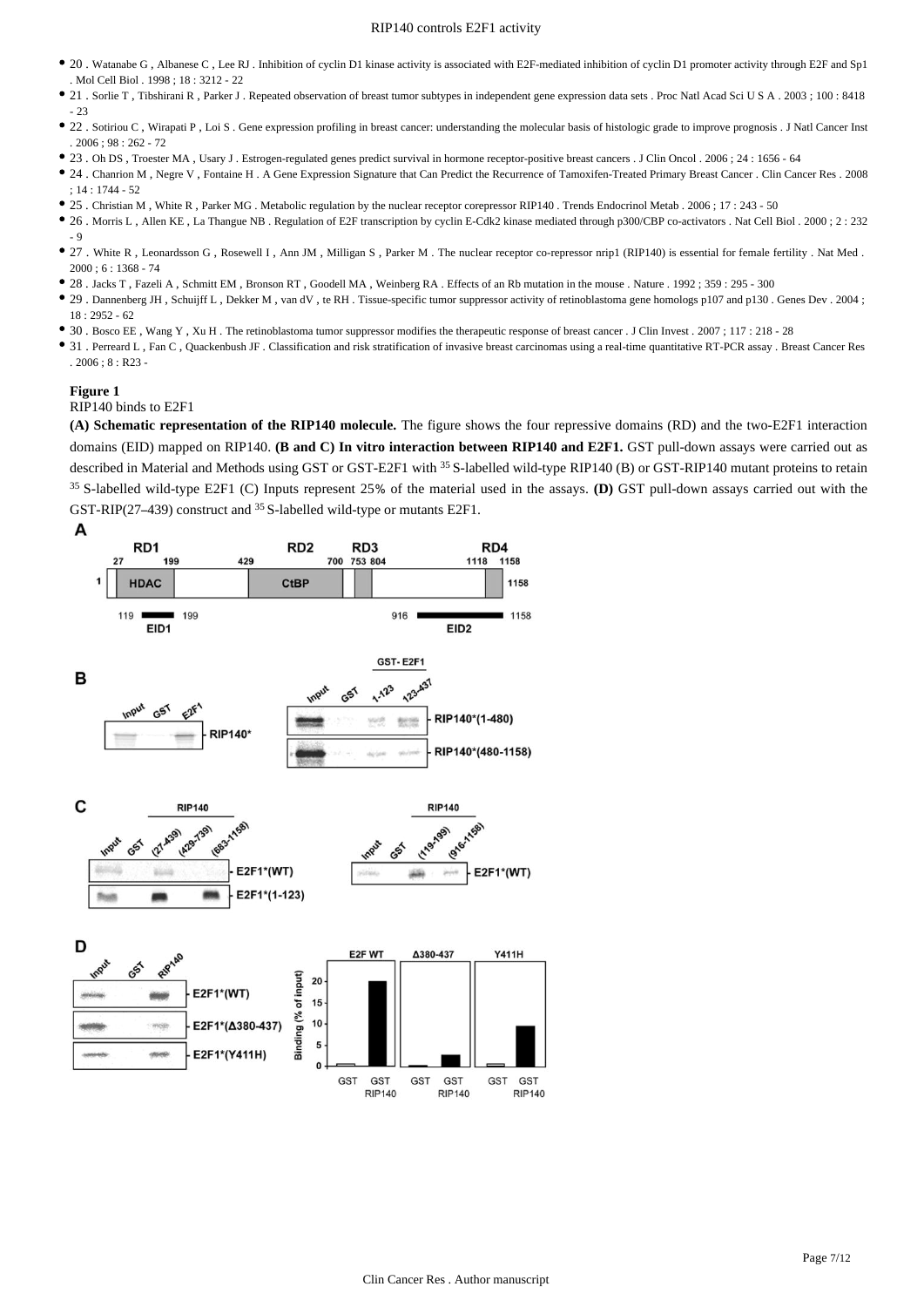### **Figure 2**

## Interaction between RIP140 and E2F1 in intact cells

**(A) Co-immunoprecipitation of RIP140 and E2F1.** HeLa cells were either transfected with pCDNA3-E2F1 (lanes 4–6) or pEF-c-mycRIP140 (lanes 7–9) alone or co-transfected with pCDNA3-E2F1 and pEF-c-mycRIP140 (lanes 10–12). Immunoprecipitations were done using the anti-E2F1 polyclonal antibody (IP E2F1) or the anti-c-myc monoclonal antibody (IP RIP140) and Western blots were performed with the same antibodies as indicated. For each immunoprecipitation (IP), inputs and non-specific retention on beads alone are shown. **(B) Coimmunoprecipitation of endogenous proteins.** Nuclear extracts from MCF-7 human breast cancer cells were immunoprecipitated using the anti-E2F1 polyclonal antibody C20 (sc-193 Santa-Cruz) or an irrelevant antibody (sc-510 anti-Gal4 DBD antibody Santa-Cruz). Western blots were performed as indicated with the same E2F1 antibody and with the anti-RIP140 monoclonal antibody (sc-81370 Santa Cruz). Input representing 10% of the amount used for immunoprecipitation is also shown. **(C) Chromatin immunoprecipitation.** MCF-7 cells were analyzed either when HU-synchronised (left panel) or 2hrs after block release (right panel). The proportions of cells in G0/G1 and S phases were 92.4% vs 2.7% (left panel) and 62.3% vs 31.4% (right panel). ChIP analysis was performed as described in Material and Methods . Graphics represent the results of PCR quantifications using amplimers in the cyclin D1 promoter. Inputs were arbitrary set at 1 and represent 1/1000 of immunoprecipitation values. Statistical analysis was performed using the Mann-Whitney test with reference to the control without antibody (\* p< 0.05 and NS non significant).

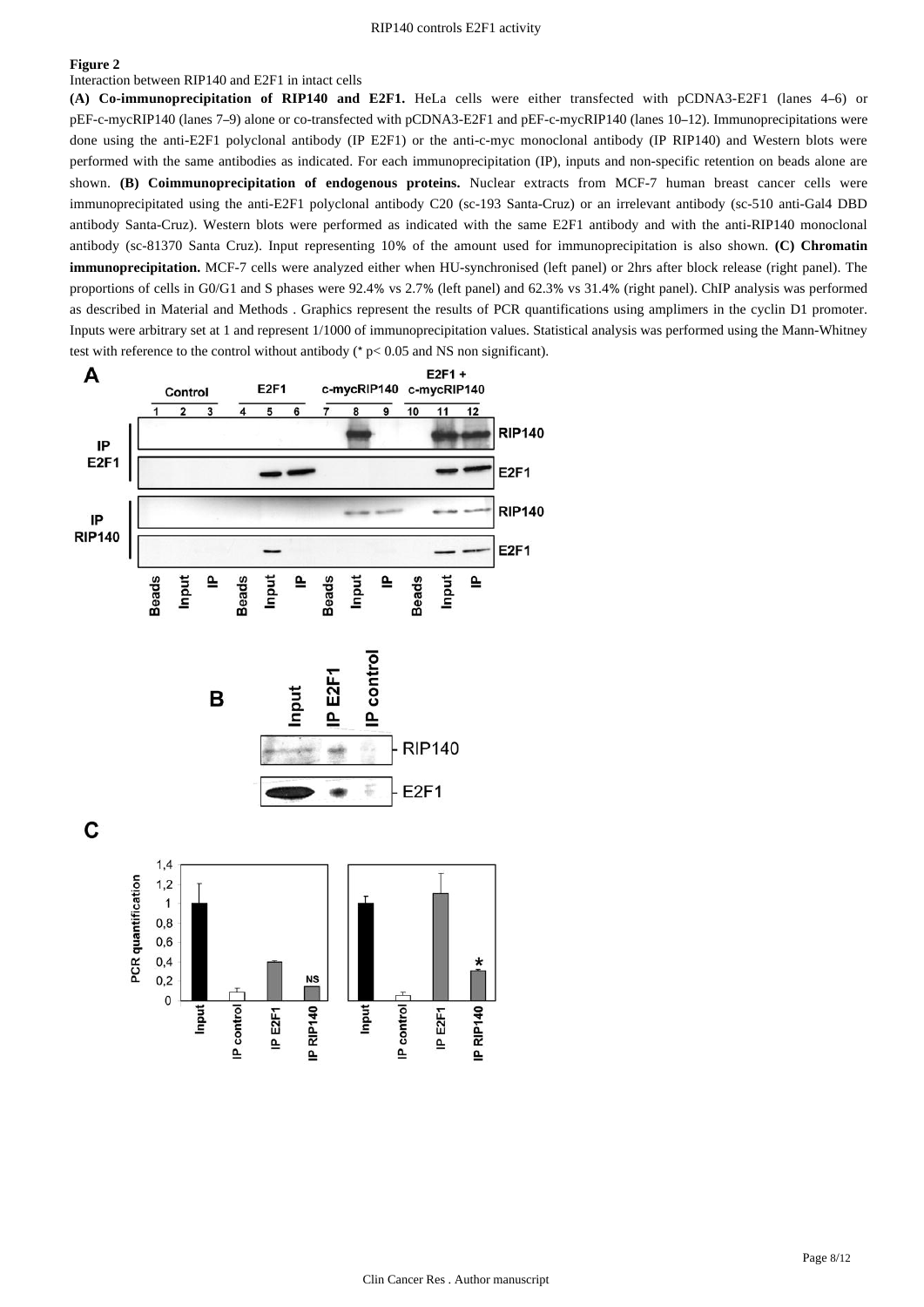## **Figure 3**

### RIP140 represses its transcriptional activity

**(A) Effect on different reporter constructs.** MCF-7 human breast cancer cells were transiently transfected as indicated in Materials and Methods, with the E2F<sub>3</sub> -TK-Luc (left panel), cyclinE-Luc (middle panel) or ARF-Luc (right panel) reporter plasmid (25ng) together with expression vectors for E2F1 and DP1 (25ng each) in the presence or absence of RIP140 expression vector (250ng). Luciferase activity represents the mean (±SD) of three values. **(B) Dose-dependent regulation of cyclin E reporter.** MCF-7 cells were transfected as in (A) with increasing concentrations of RIP140 expression vector. **(C) Effect on Gal4-E2F1 fusion proteins.** MCF-7 cells were transiently transfected as indicated in Materials and Methods with the 17M5βGlob-Luc reporter plasmid (25ng) together with 25 ng of expression vectors for Gal4-E2F1(123–437 or Gal4-E2F1(380–437) in the presence or absence of increasing concentrations of RIP140 expression vector as indicated. Luciferase activity represents the mean (±SD) of three values. **(D) Comparison with the repressive activity of pRB.** MCF-7 cells were transiently transfected as in (B) and (C) respectively for the left and right panels with expression vectors for RIP140 or pRB (200ng).

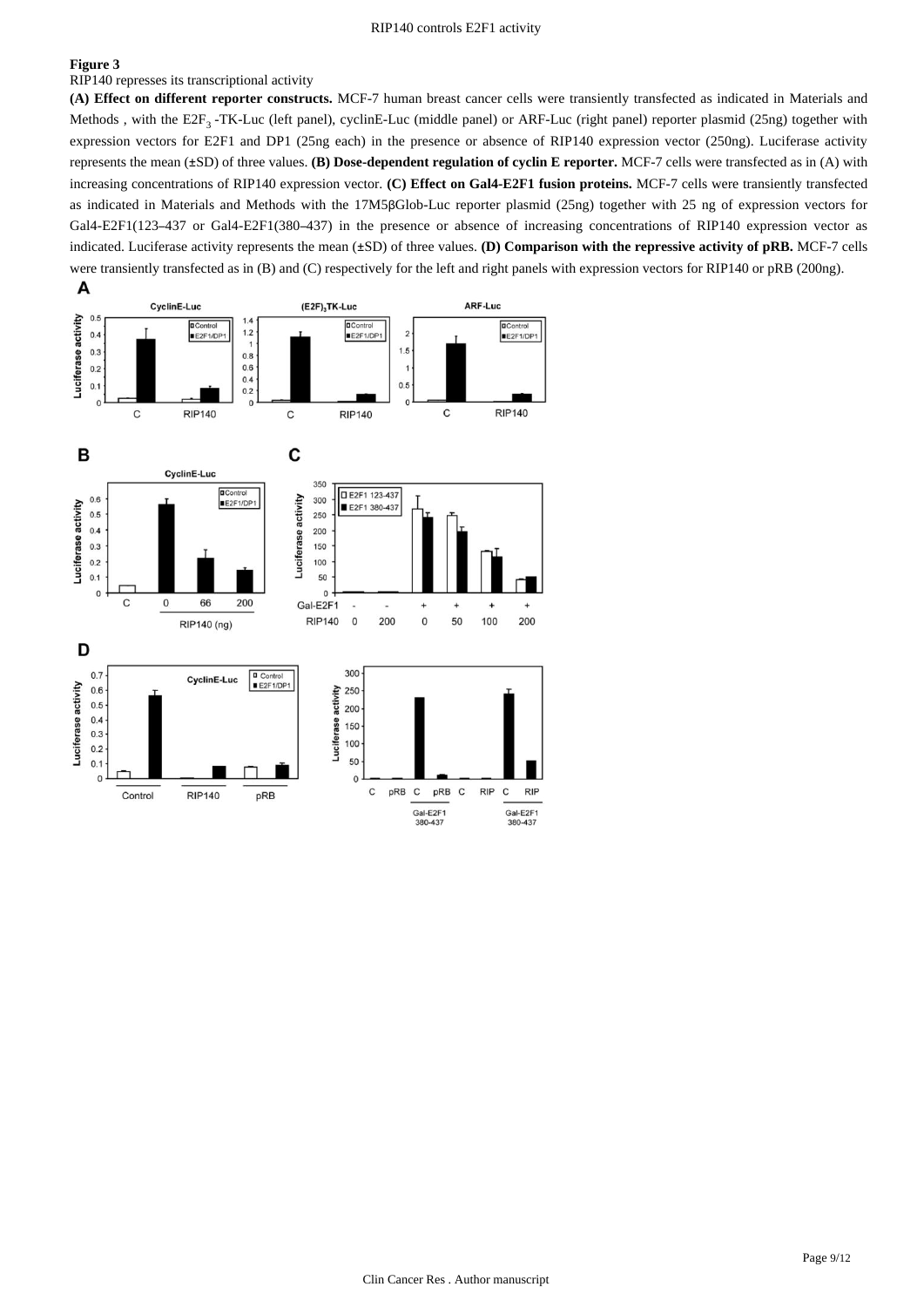## **Figure 4**

RIP140 controls cell cycle progression

**(A) Effect of RIP140 over-expression on cell cycle** . Cells were transfected by pEGFP-C2-RIP140 plasmid and analyzed by flow cytometry as described in Materials and Methods. Left panel shows an experiment performed in HeLa cells with the profiles of relative iodide fluorescence versus the number of cells for each population (GFP-RIP+ vs GFP-RIP−). In the right panel, the breakdown of the population according to cell cycle phase is indicated for each condition (mean of 3 independent experiments). **(B and C) Deletion of the N-terminal E2F1 interaction domain.** (B). MCF-7 cells were transiently transfected with E2F1 and DP1 together with the cyclinE-Luc and expression vectors for wild-type RIP140 or the ΔEID1 mutant. (C) Analysis of the proportion of MCF-7 cells in G1 after transfection of expression vectors for wild-type or ΔEID1 mutated RIP140. Statistical analysis were performed using the Mann-Whitney test (\*\* p< 0.01). **(D) Analysis of mRNA expression** . Quantitative real-time PCR analysis of gene expression was performed using total RNA extracted from MCF-7 cells as described in Material and Methods . The nature of the corresponding mRNAs is indicated above graphs. Results are represented as raw data after correction with RS9 values.



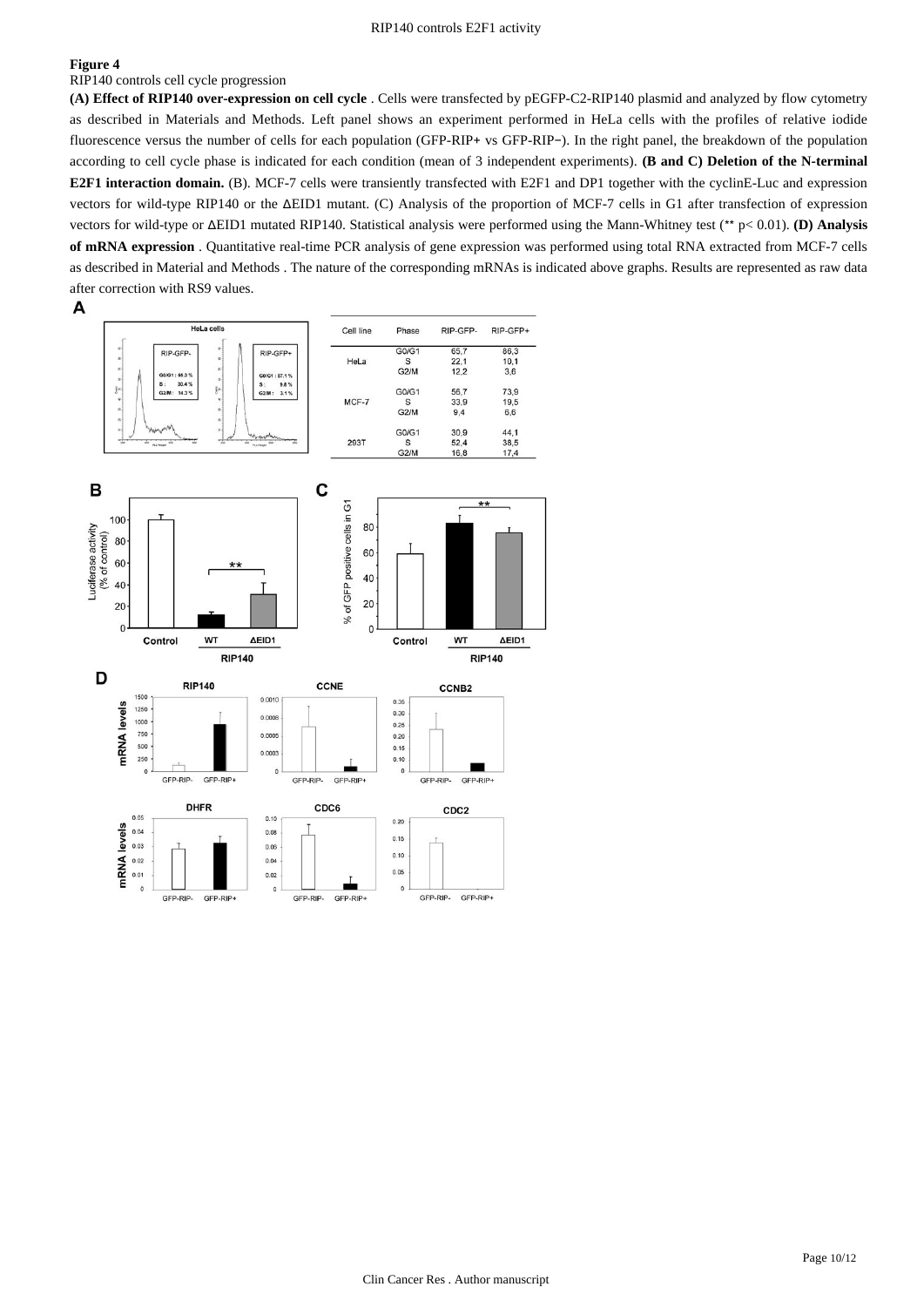## **Figure 5**

Inverse correlation between RIP140 and E2F1-target gene expression in breast cancer

**(A) Differential statistical analyses between 2 groups of tumor specimens defined by RIP140 expression values.** The 170 samples from the Hu et al study [15 ] were separated into two groups according to their RIP140 expression levels. Fifty-five (low RIP140 expression) and 115 (high RIP140 expression) tumors exhibited log 2-transformed RIP140 expression values lower and upper than 0, respectively. The median expression of each of 16 E2F1-target genes was determined within each of the 2 groups and the ratios of the respective median values were calculated. **(B) Hierarchical clustering of the 170 samples on the basis of expression of RIP140 and E2F1-target genes** . Six E2F1-target genes with expression ratios  $\geq 1.45$  between high and low RIP140 expression tumor groups were selected (boxed in panel A) and used for cluster analysis of the 170 tumor specimens. **(C) Boxplot analyses of the expression values for RIP140 and E2F1-target metagene into the 2 groups defined by RIP140 expression** . The expression value of the E2F1-target metagene was defined in each tumor as the mean expression of the 6 E2F1-target genes selected in (A). RIP140 and metagene expression values were visualised for the low and high RIP140 tumor groups using boxplots.

111111111111111